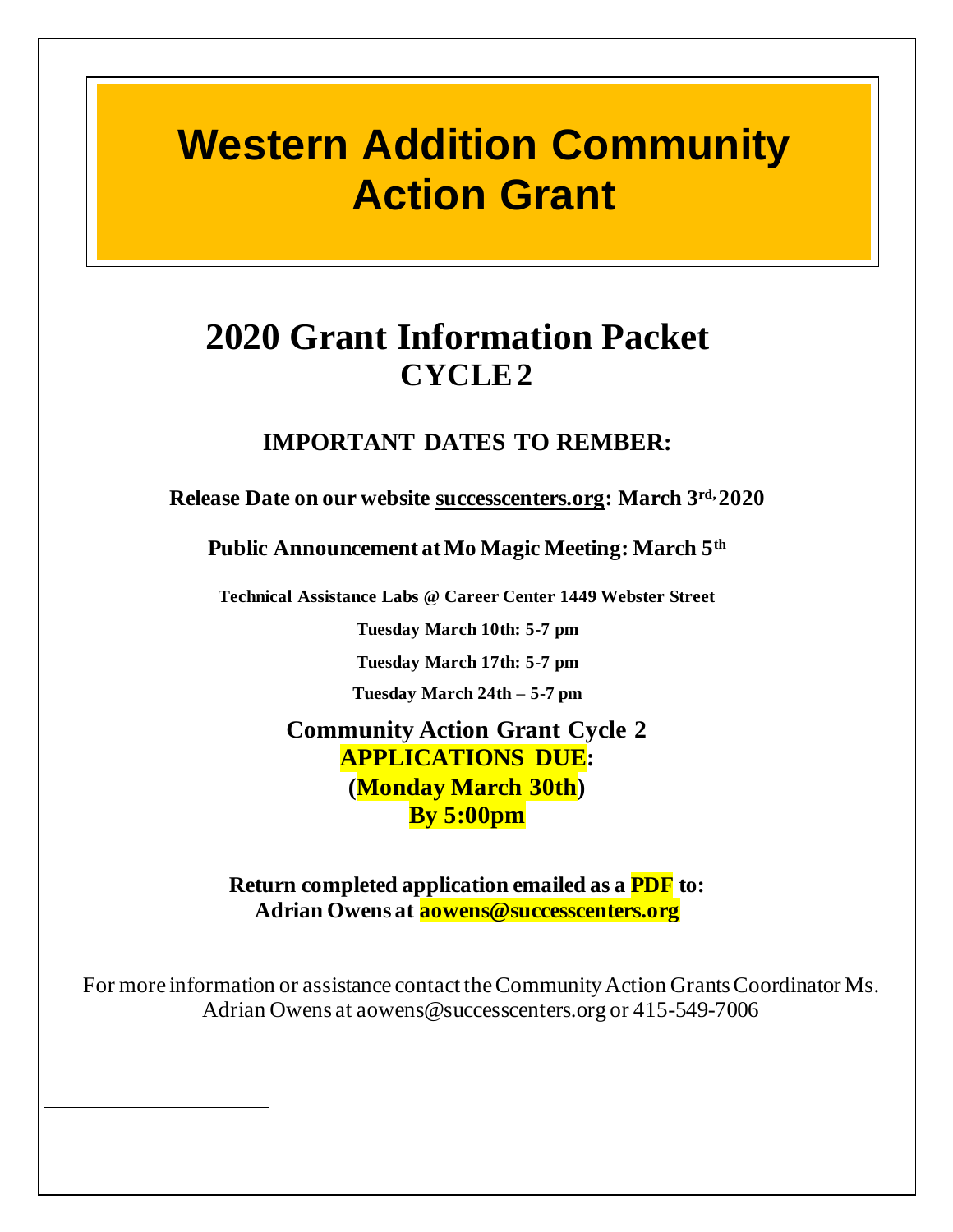## **Overview**

As a joint initiative between the Mayor's Office of Housing and Community Development and the Western Addition Community Stabilization Fund, this grant program is aimed at creating opportunities for individuals living, working, and participating in everyday life in the Western Addition. The objective is to create projects that engage the community in the goals of:

- Community Empowerment & Advocacy
- Community Cohesion & Community Building
- History & Heritage
- Resident Stability

#### **PROGRAM GOALS AND DESCRIPTION**

Selected projects will receive grants between \$1,000 and \$5,000 to cover project-related expenses including translation, hiring of artists, landscapers, and other professionals that can assist in the implementation of a project. Funding for projects will be made available based on each project's timeline and needs.

Each project may have different needs in terms of planning and/or implementation. All groups will receive technical assistance at the Technical Assistance Workshop **see schedule below,** at Success Centers Career Center, 1449 Webster Street, San Francisco. Grantees must conduct a short informational and planning session with Community Action Grants Coordinator upon approval (budgeting, timeline, communication, record keeping, and reporting on projects).

#### Types of Action Grants

**1. Community Member-Led Action Grants:** 2 or more community members can work with Western Addition residents in the design and implementation of projects that address the 4 goals mentioned above.

**2. Organization-Led Action Grants:** Western Addition organizations can design projects that benefit the broader community. Funds are to be used to host community events, or for projects focused on improving community spaces like parks, commercial corridors, and other historical/cultural landmarks. These projects are organization led, but require active community engagement and foster cross-cultural and/or intergenerational community building.

All projects should result in:

- Community Empowerment & Advocacy
- Community Cohesion & Community Building
- History & Heritage
- Resident Stability

#### **GRANT GUIDELINES**

- Expenses included in the grant budget must be incurred by June 30, 2020.
- Projects must have at least 3 working members.
- Projects must serve the Western Addition community and/or be located in Western Addition.
- Community-based groups (faith-based, neighborhood based, etc.) can submit up to two project ideas per grant, but only one grant per CBO will be awarded.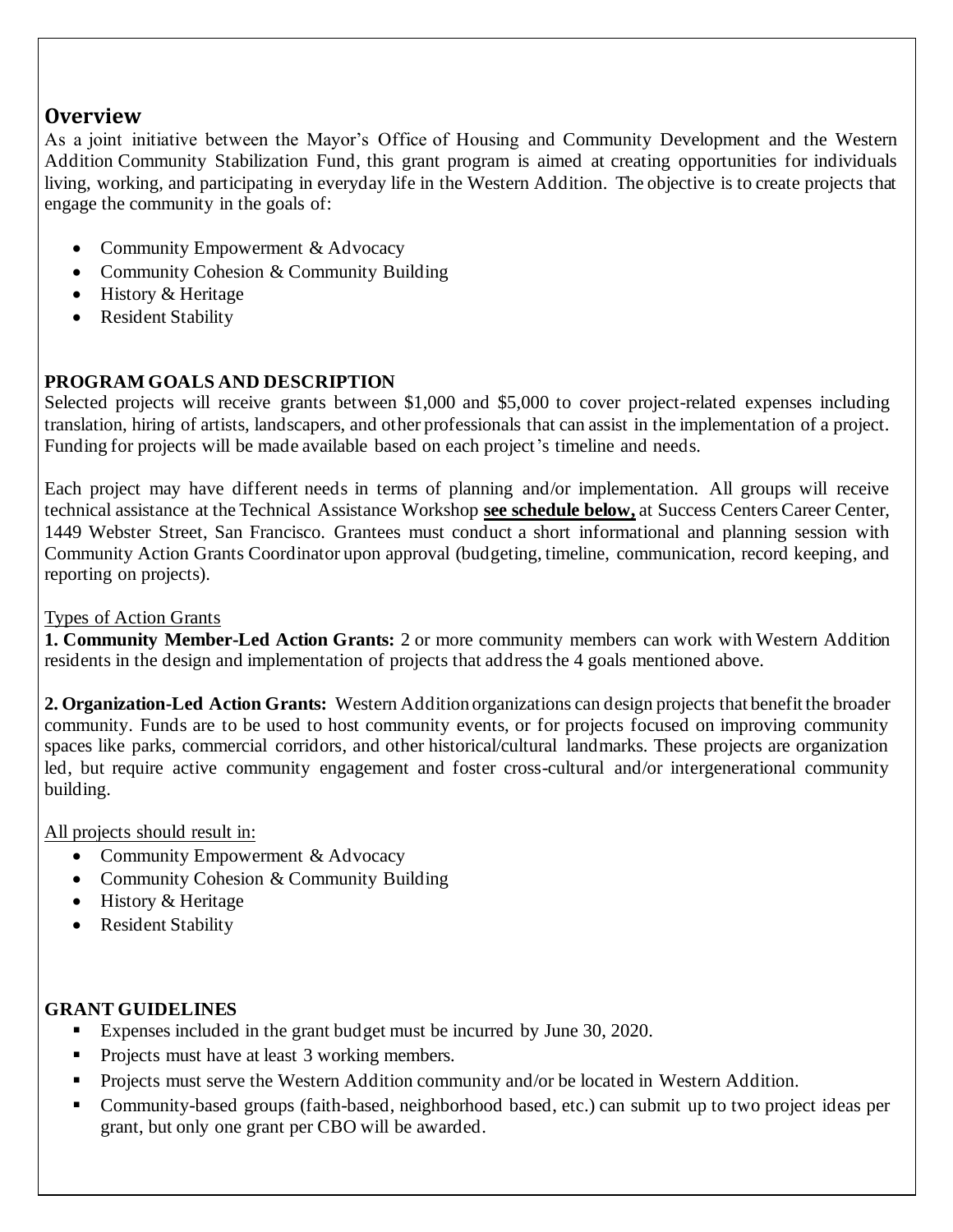- Members of the project should commit to staying with the group during project implementation. Some turnover is expected, but the group should stay relatively consistent for the time that it takes to complete the project.
- Residents and workers of the Western Addition should not be denied entrance to or participation in a Community Action Grant event due to their inability to pay an entrance fee.
- Grant funds may not be used to support a political campaign or candidate.
- Grantees must conduct a short informational and planning session with the Community Action Grant Coordinator and submit appropriate documentation and reporting requirements upon completion of project.
- Grantees are expected to attend Mo Magic Collaborative (MMC) meetings upon request of Grant Coordinator.

#### Grants cannot pay for:

- 1. Stipends for agency staff time
- 2. Rental of office space
- 3. Political activities
- 4. Equipment (copy machine, adult bicycles, furniture, computers, etc.)
- 5. Professional development for agency staff
- 6. Expenses without verifiable receipts and/or invoice statements without supporting documents
- 7. Funds used to subsidize existing agency activities

#### **PROJECT SELECTION**

- The Western Addition MMC members will review and rank projects according to how well they meet the stated goals.
- In order to submit a ranking as part of the project selection, groups must demonstrate regular participation in the monthly MMC meetings.
- Each Mo Magic Community organization will have one ranking submission regardless of number of representatives present.
- Ultimately, the decision making process is guided by those in attendance at the MMC meeting dedicated to application selection. In prior years, criteria used in the decision making process was:
	- **a) How well the project serves the community**
	- **b) Who is impacted/served by the project (i.e. seniors, low-income households, families, etc.)**
	- **c) Budget specifics (i.e. does the budget match the request)**
	- **d) Whether or not the project can be completed with partial funds**
- Applicants may submit a short video less than 5 minutes in length to supplement their application. This is highly encouraged to help MMC members quickly and fully understand the project for which funds are being sought.

#### **TECHNICAL ASSISTANCE**

There will be a Technical assistance workshop at Success Centers Career Center located at 1449 Webster Street, San Francisco **see schedule below**. Additional assistance will be provided on an as-needed basis throughout the grant term. Contact Adrian Owens at aowens@successcenters.org, or 415-549-7006.

#### **REPORTING REQUIREMENTS**

- $\Box$  Original receipts for all expenses
- $\Box$  Copies of participant sign-in sheets
- $\Box$  Pictures of final project and of project implementation, where relevant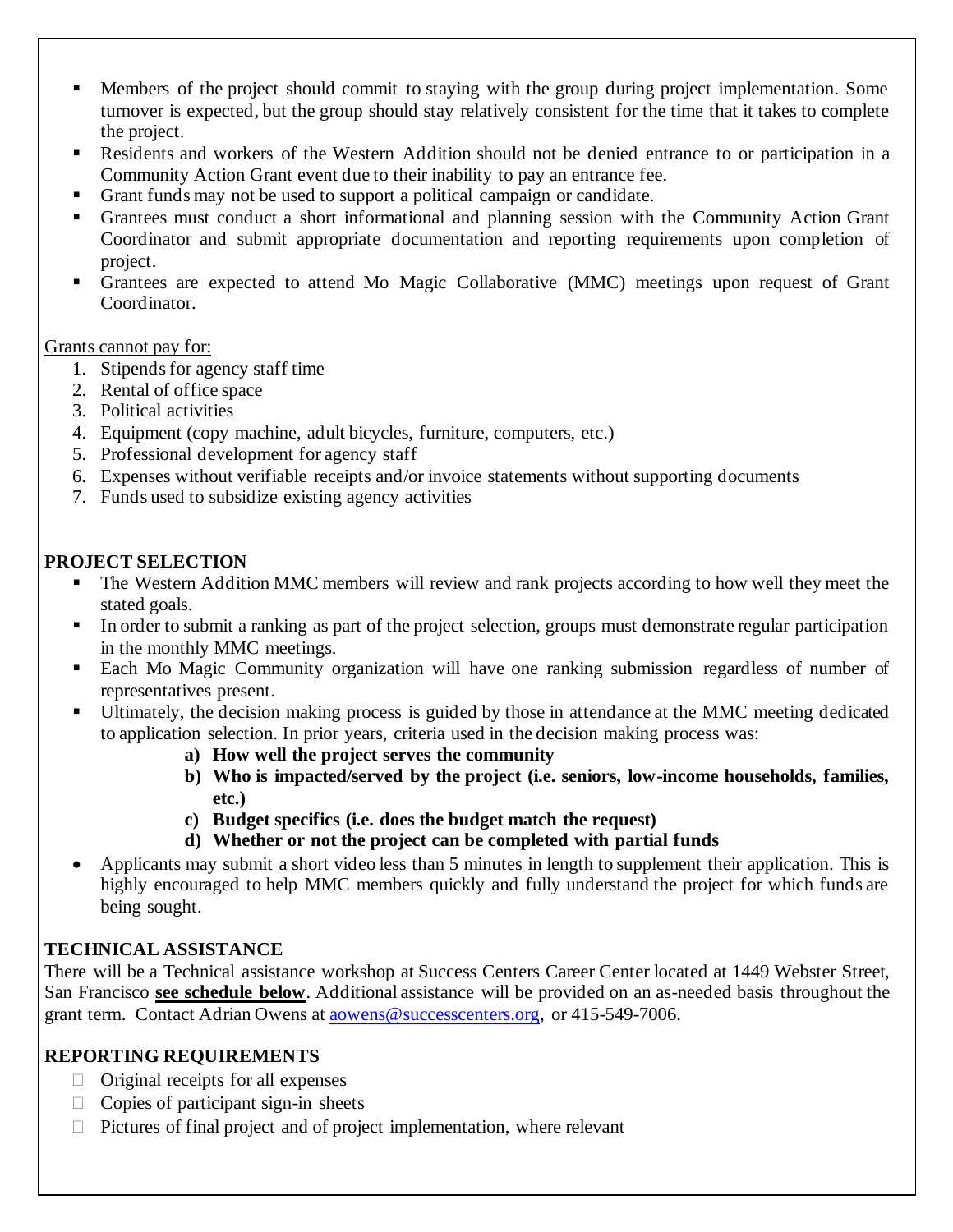- $\Box$  Copies of fliers and other outreach materials
- $\Box$  End-of-project final report to reflect on the impact of this effort once the project is finished

## **APPLICATION PROCESS**

- $\checkmark$  All applications to be considered must be received by the deadline identified below. Applications will be accepted as a PDF via email sent to aowens@successcenters,org. Applications received after the deadline will not be considered.
- $\checkmark$  If you need assistance as you complete your application, including the electronic submission or creating the video, please contact Adrian Owens aowens@successcenters.org or 415-549-7006
- $\checkmark$  If possible, please include pictures, drawings or preferably a short (5 min or less) video of the place in your community that you want to improve or other images you think can show the problem addressed by your planned activities
- $\checkmark$  The Mo Magic Community Collaborative will review all proposals that are submitted and make grant award decisions according to the timeline below.
- $\checkmark$  Final project implementation reports will be due by June 29, 2020.

#### **FUNDING AND TIMELINE**

#### **COMMUNITY ACTION GRANT MARCH 3, 2020 APPLICATION CYCLE 2 RELEASED ON SUCCESS CENTERS WEBSITE successcenters.org**

#### **GRANT APPLICATION TECHNICAL WORKSHOP SCHEDULE (voluntary) MARCH 10, 2020 (5-7 pm) MARCH 17, 2020 (5-7 pm) MARCH 24, 2020 (5-7 pm)**

| <b>PROJECT APPLICATION DUE</b>                                    | <b>MARCH 30, 2020 5 PM</b> |
|-------------------------------------------------------------------|----------------------------|
| <b>PROJECT PROPOSAL SELECTION</b>                                 | <b>APRIL 2, 2020</b>       |
| <b>GRANTEE ANNOUNCEMENT</b>                                       | <b>APRIL 2, 2020</b>       |
| <b>DEADLINE TO CONFIRM</b><br><b>PROJECT PLANNING IS UNDERWAY</b> | <b>APRIL 6, 2020</b>       |
| <b>GRANT IMPLEMENTATION</b>                                       | <b>APRIL 2, 2020</b>       |
| <b>GRANT END DATE</b>                                             | <b>JUNE 30, 2020</b>       |

**\*\*Please note, failure to follow timeline and reporting requirements may result in ineligibility for future Community Action Grant opportunities\*\***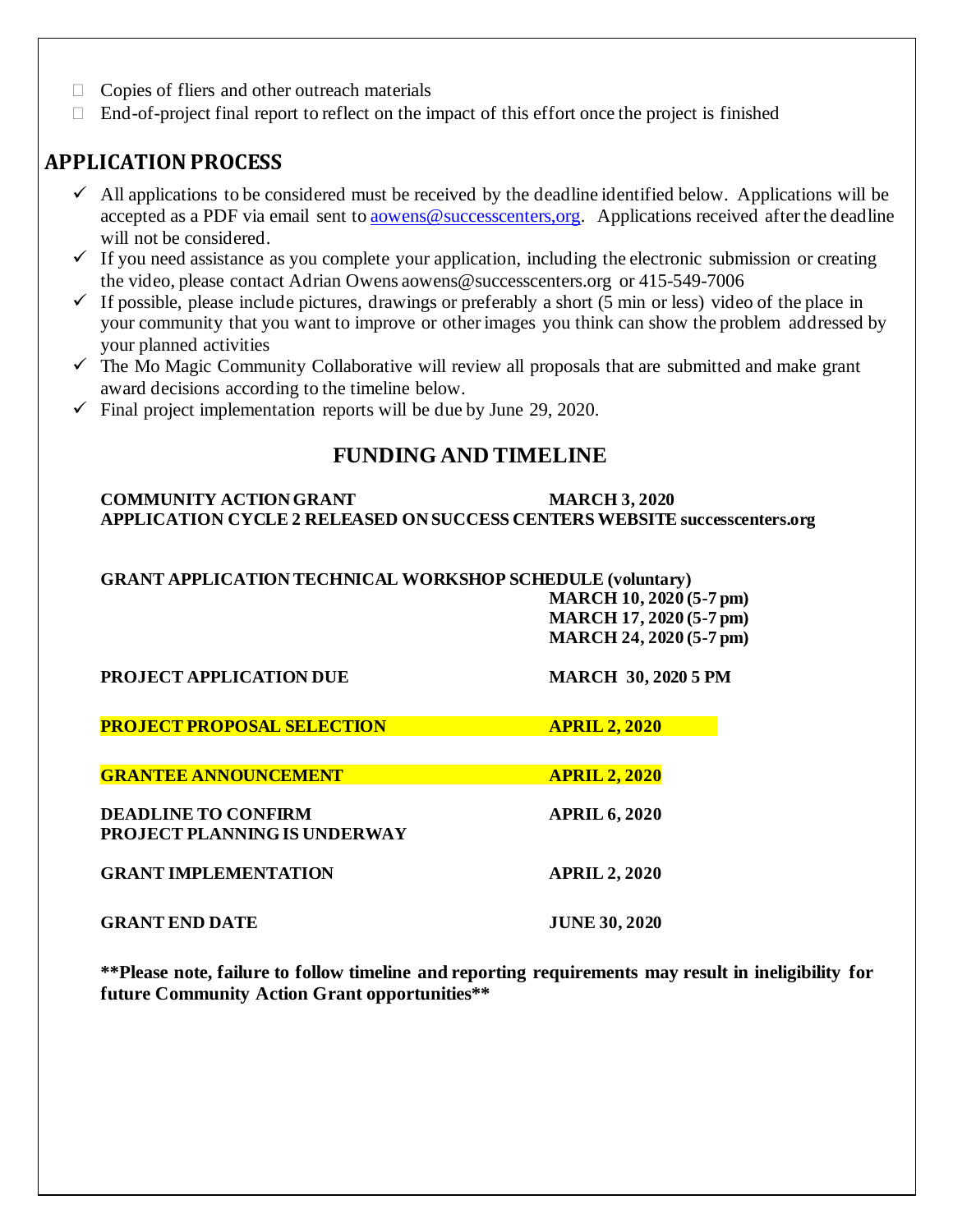## **COMMUNITY ACTION GRANT APPLICATION DUE:Monday MARCH 30, 2020 by 5pm (late applications will not be accepted)**

#### **SUBMIT PDF COPY TO:**

aowens@successcenters.org

Contact Community Action Grants Coordinator if you need assistance 415-549-7006

#### **I. Project Overview and Contact Information**

| a. Project Name                                                                 |               |
|---------------------------------------------------------------------------------|---------------|
| b. Project Location                                                             |               |
| <b>Describe Project in One</b><br>$c_{\bullet}$<br><b>Sentence</b>              |               |
| d. Total Amount of Funding<br><b>Requested</b>                                  | $\mathcal{S}$ |
| e. Describe Project Goal in<br><b>One Sentence</b>                              |               |
| f. Completion Date                                                              |               |
| g. Name, Email, Phone of<br><b>Primary Contact Person</b>                       |               |
| h. Names of Additional<br><b>Project Team Members</b><br>(with email addresses) |               |
| i. Name of Organization (for<br>organization-led projects)                      |               |

#### **II. Project Description**

1. Please briefly describe your project (one or two paragraphs describing the major activities that will be undertaken and how that engages the community.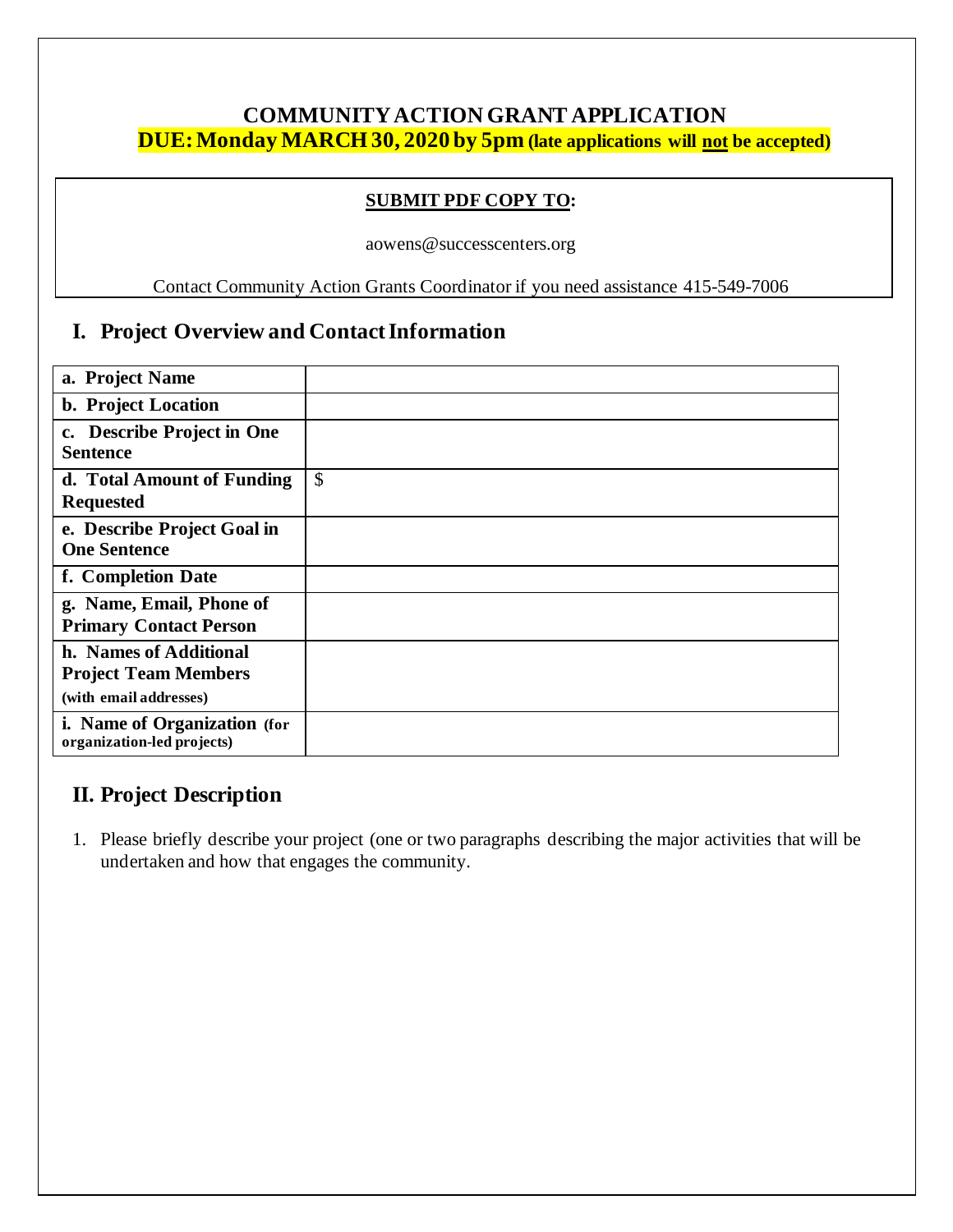- 2. Which of the following goals will your project directly support? *(check boxes)*
	- $\Box$  Community Empowerment & Advocacy
	- $\Box$  Community Cohesion & Community Building
	- $\Box$  History & Heritage
	- Resident Stability

Please explain in one or two sentences how your project will support the goals you've checked above:

3. How will you measure the project's success? What are you trying to achieve? (How many community members will you engage, what will change in the community as a result of your project, is there something permanent for the community you are creating, etc.?)

4. How will your project strengthen collaboration between individuals and organizations across the Western Addition neighborhood? (Will new partnerships or relationships evolve out of this project?)

5. What additional support might you need to successfully implement your project?

6. What is your timeline for this project? Dates of milestones, etc. *Note: All grant expenses included in project budget must be incurred by June 30, 2020.*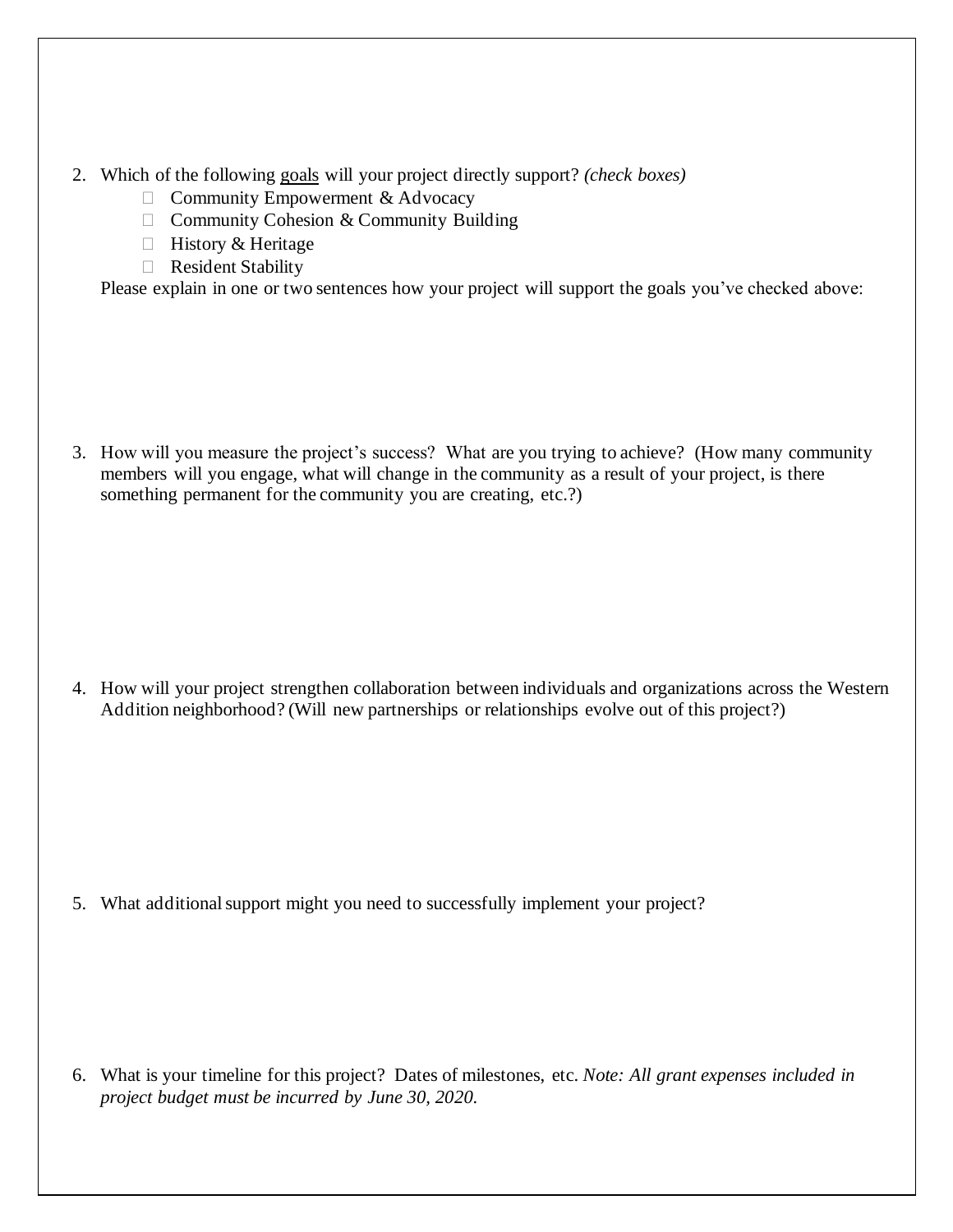- 7. Are you able to complete this project with partial funding?
	- No Yes

If yes, what amount would you need to complete the project? \$\_\_\_\_\_\_\_\_\_\_\_\_\_\_\_\_\_\_\_

8. How do you characterize the impact of this funding for your project? If possible, indicate whether this grant would be 'primary' funding for your project, or 'secondary'?

# **III. Project Budget**

Please use the table below to summarize your project's expenses. The total budget outlined below must equal the total dollar amount requested in this application. A maximum of \$5,000 may be requested.

| <b>Expense Type</b>      | <b>Description/Purpose</b>             | <b>Amount</b> |
|--------------------------|----------------------------------------|---------------|
| <b>Example:</b> Supplies | Gardening and landscaping materials to | \$400         |
|                          | create mini-park at senior center      |               |
| <b>Supplies</b>          |                                        |               |
| Facilities/Space         |                                        |               |
| Transportation           |                                        |               |
| Contracted               |                                        |               |
| labor/honorarium         |                                        |               |
| Food                     |                                        |               |
| Stipends*                |                                        |               |
| Other                    |                                        |               |
|                          | <b>TOTAL EXPENSES:</b>                 |               |

What is the approximate total budget of this project? \$\_\_\_\_\_\_\_\_\_\_\_\_\_\_\_\_\_\_\_\_\_\_\_\_\_

#### *Please retain all receipts associated with the project budget and submit them with payment request.*

\*If this project includes stipends for youth, please describe expected outcomes, how youth participation will be documented, and information about the person who will provide guidance during the planning and implementation of the project